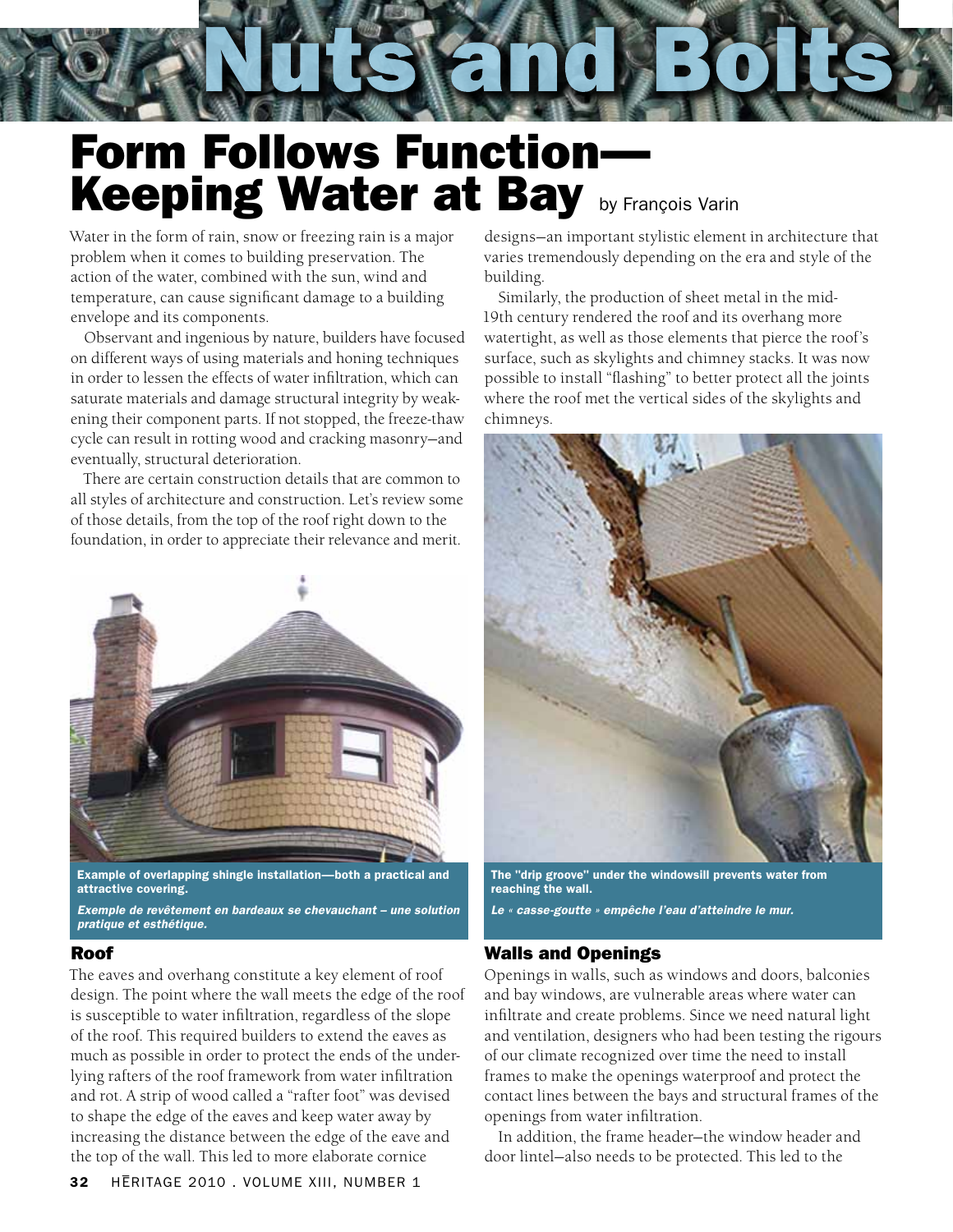## La forme suit la fonction – Parer aux entrées d'eau par François Varin

La présence d'eau sous la forme de pluie, de neige ou de verglas, représente un enjeu de taille pour la conservation des bâtiments. Son action, associée à celles du soleil, du vent et de la température, peut causer des dommages importants à l'enveloppe d'un bâtiment et à l'une ou l'autre de ses composantes.

Les bâtisseurs, qui sont observateurs et ingénieux, ont mis au point différentes façons d'utiliser des matériaux et d'élaborer des détails d'exécution de nature à atténuer les effets de l'eau qui s'infiltre, sature les matériaux et en affecte la qualité structurale par une dégradation de leurs constituants, entraînant par exemple la pourriture du bois ou l'éclatement de la maçonnerie sous l'action combinée des cycles de gel et dégel avec pour conséquence une détérioration structurale.

Il y a certains détails de construction particuliers et typiques communs à l'ensemble des styles d'architecture et de construction. Passons en revue certains de ces détails, allant de la toiture à la fondation, afin d'en apprécier la pertinence et les mérites.



Détail illustrant la façon dont un parement en bois est protégé de la remontée d'eau depuis la fondation.

*Detail showing how wood siding is protected from the upward flow of water from the foundation.*

### La toiture

L'égout de la toiture et sa projection constitue un premier élément de conception clé. En effet, la susceptibilité à l'infiltration d'eau de la liaison du haut du mur avec le bord du toit, quelle que soit la pente de la toiture, a demandé aux constructeurs d'éloigner le plus possible, par projection, l'égout du toit afin de protéger le pied des chevrons de la charpente sous-jacente contre le risque d'infiltration d'eau et de pourriture. Ainsi, une petite pièce de charpente, le « coyau », a été imaginée pour galber le rebord et éloigner l'eau par une augmentation de la distance entre

le rebord et le haut du mur. Une corniche plus ou moins élaborée a alors été construite qui, d'ailleurs, représente aujourd'hui un élément stylistique en architecture, prenant une grande diversité de formes selon l'époque et le style du bâtiment.

De même, la fabrication de feuilles de tôle, vers le milieu du 19e siècle, a favorisé une plus grande étanchéité de la toiture et de ses débords, de même que des éléments qui percent le plan de la toiture tels les lucarnes et les souches des cheminées, en rendant possible l'installation de « solins » pour mieux protéger tous les plans de ren-



La corniche en porte-à-faux aide à protéger cette fenêtre en baie décorative des entrées d'eau.

*The overhanging cornice helps to protect this decorative bay window from water infiltration.*

contres entre le plan de la toiture et les parois verticales des lucarnes et des cheminées.

### Les murs et leurs ouvertures

Les ouvertures, fenêtres et portes, ainsi que les logettes ou les oriels, sont des endroits vulnérables par où l'eau peut s'infiltrer et créer des problèmes. Or, comme nous avons besoin de lumière et de ventilation naturelles, des concepteurs ayant expérimenté la rigueur de notre climat ont convenu avec le temps de la nécessité d'installer des encadrements pour amé-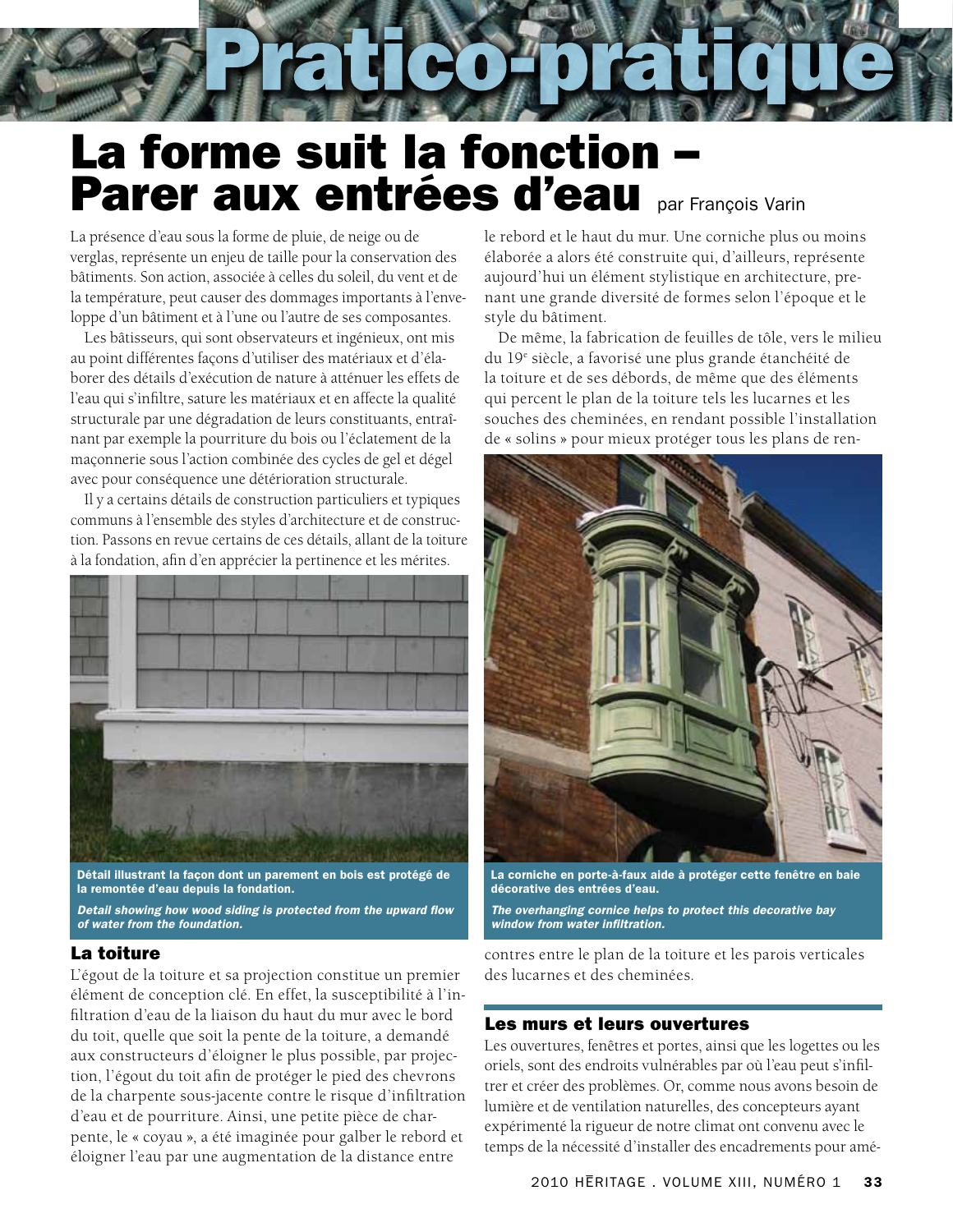

Two other discoveries helped to improve the performance of windows and doors during our harsh winters: the storm window and storm door, which, when installed in the fall create a physical barrier that keeps the ravages of the elements at bay. Easy to repair, the storm window also improves energy efficiency.

Finally, a very clever and deceptively simple detail, the "drip groove" (a continuous groove under the windowsill or threshold) stops water from being drawn up through capillary action under the ledge or threshold, thereby preventing it from reaching the wall and infiltrating the structure.

A good, well-designed windowsill, made of wood or stone, is trimmed or installed on a slant, forcing water to flow toward the outside.

Verandas, bay windows and porticos generally consist of a roof and openings and benefit from construction details similar to those developed for windows and doors.

#### Balconies and Railings

Whether a balcony is a covered structure or not, it must still follow the design rule of draining water away from the structure to minimize the damage it can cause.

The balcony floor is built with a slope of at least 1/4-inch slant per foot toward the outside to draw water away from the wall, while the railings are built in such a way as to hold as little water as possible.

The upper surface of the handrail should be cut on a slant or rounded, that is, convex, and not level or flat, which is more likely to retain water—as is the trend today.

Similarly, the balusters or bars of the railings are fitted into the underside of the handrail to protect the upper ends, and the lower ends are slid onto a flat surface that slopes down to the floor.

#### Wood siding

The installation of wood siding, an ecological and durable product, be it clapboard or shingles, is also governed by the need to prevent water infiltration.

Clapboard, like shingles, is attached to the wall from the bottom up, with each row overlapping the one below, allowing water to run down easily toward the bottom of the wall. The exposed part of each row is called the bare; in the case of wood shingles, the bare is approximately 3 to 4 inches, which most often corresponds to approximately one-third the height of the shingle. The overlap is import-



Example of a continuous "water shelf" that slopes away from the shingled siding.

*Exemple d'une « table d'eau » qui éloigne l'eau de l'aplomb d'un mur à parement de bardeaux.*

ant because siding needs to have a thickness of three wood shingles at all points if it is to properly protect a wall.

One essential detail can be found at the base of the wall: a continuous slanting shelf that channels the water running down the clapboard or shingles toward the bottom and away from the wall. Like the windowsill and the threshold, the underside of the "water shelf" is grooved to stop the upward flow of water through capillary action.

#### In Conclusion

These examples are the fruit of our builders' ingenuity and bear witness to their efforts to adapt to our climate and ensure our buildings last a long time.

Our climate has not changed, and the search for durable materials should motivate us to draw even greater inspiration from these structural details as we create the buildings of today.

*François Varin is a Quebec-based architect and CEO of La fondation Rues principales.*